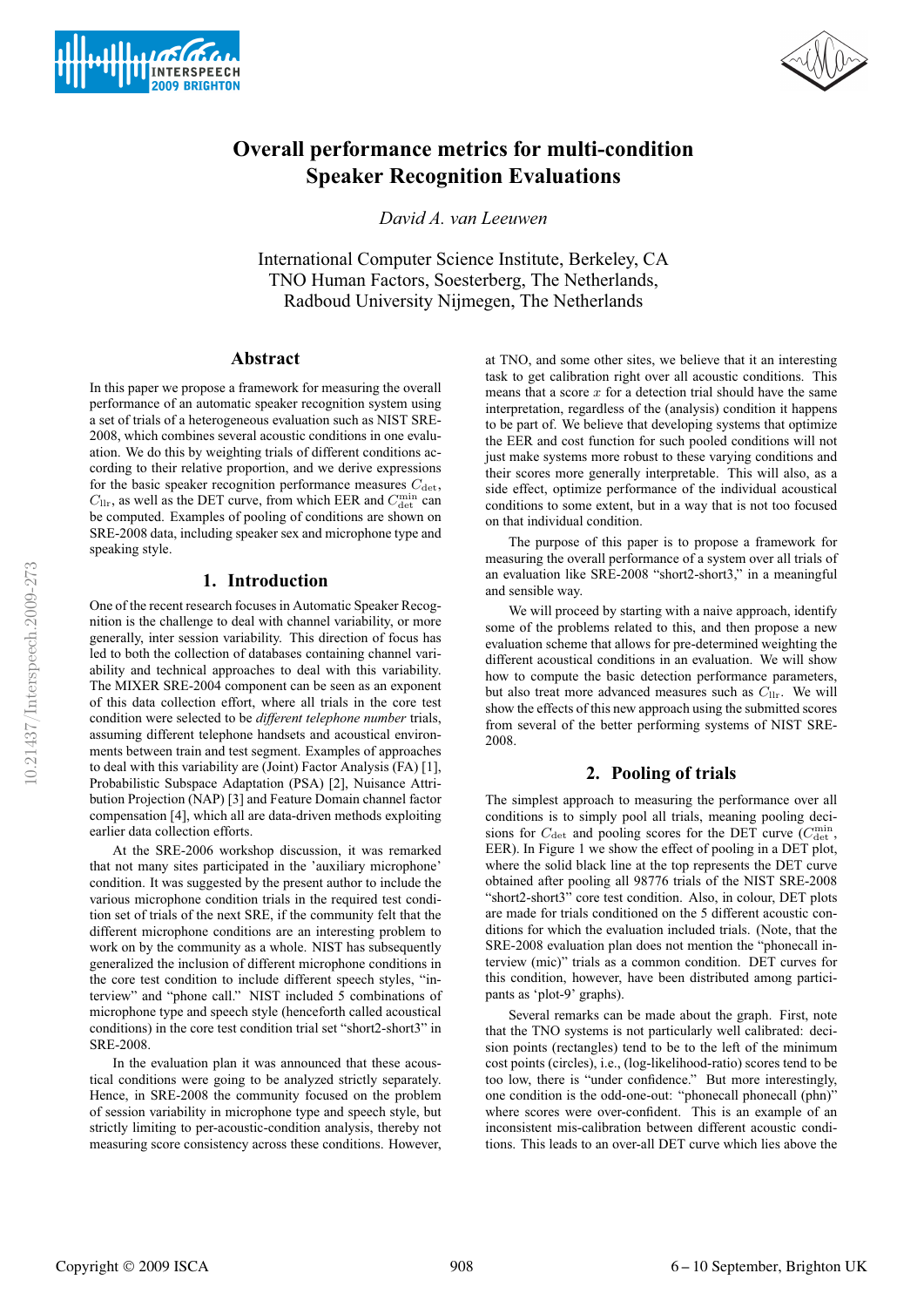

Figure 1: DET curves obtained for TNO-1 in NIST SRE-2008, after pooling all trials in the "short2-short3" core test condition (solid black). In colour, DET curves are conditioned on acoustic condition, where 'int' indicates interview style, 'tel' phonecall style, 'phn' recording test segment over phone handset, 'mic' recording over auxiliary microphone. The fist 'int/tel' designates training condition, the second test condition. The dashed line is explained in Sect. 4.2

| Condition   | <b>NIST</b> | $C_{\text{llr}}$ | EER. | $C_{\rm det}$ | $N_{\rm tar}$ | $N_{\rm non}$ |
|-------------|-------------|------------------|------|---------------|---------------|---------------|
| all         |             | 0.250            | 5.62 | 0.0338        | 20449         | 78327         |
| int int mic |             | 0.238            | 5.63 | 0.0301        | 11540         | 22641         |
| tel int mic |             | 0.241            | 4.40 | 0.0297        | 2500          | 4850          |
| tel tel mic | 5.          | 0.238            | 4.01 | 0.0236        | 1472          | 6982          |
| int tel phn | 4           | 0.226            | 5.35 | 0.0279        | 1105          | 10636         |
| tel tel phn | 6           | 0.222            | 4.90 | 0.0301        | 3832          | 33218         |

Table 1: Performance summary for TNO-1, pooling all trials. 'Condition' is as in Fig. 1. 'NIST' indicates equivalent NIST common evaluation condition.

other curves, rather than being in-between. Some performance measures are in Table 1.

There is, however, and important draw-back to this kind of pooling of trials, as was put forward by Doug Reynolds of MIT. If we look at the number of trials per conditions (cf Table 1), we see that these vary widely across condition and target/non-target class. This has an effect on the performance measures.

For instance, the 'int int mic' condition—with over half the total number of target trials—completely dominates the  $P_{\text{miss}}$ behaviour, perhaps most visible at low false alarm rates. Other conditions (such as 'tel tel mic') have a very low weight in the overall DET performance. This may be taken as a fact of SRE-2008, but we may want to think of a way of compensating for this, especially for researchers who try to get calibration right over all conditions.

Note, that in all NIST evaluations up to now we have been happily pooling male and female trials, which tend to give different performance, thus forcing system developers to get calibration correct over speaker sex, *even though there are no crosssex trials*, and systems may actually have separate sub-systems for male and female trials. We believe this pooling is a good thing, but it does lead to sensitivity of the overall performance to the relative amount of trials for female and male. For 2006, the difference was only about 10 %, so the effect was not very large anyway. In the following proposed framework however, we will be able to compensate for this effect as well.

# **3. Proposed framework for pooling conditions**

Just like we weight the trial categories for target and non-targets separately<sup>1</sup>, disentangling the evaluation priors from the application priors, we can give the trials in each acoustical condition  $\alpha$  separate weights. Let us define the relative weights  $\beta$  for target and non-target trials as

$$
\beta_{\text{tar}}^{\alpha} = w_{\alpha} / \frac{N_{\text{tar}}^{\alpha}}{N_{\text{tar}}}; \qquad \beta_{\text{non}}^{\alpha} = w_{\alpha} / \frac{N_{\text{non}}^{\alpha}}{N_{\text{non}}}, \qquad (1)
$$

where  $N_{\text{tar}}^{\alpha}/N_{\text{tar}}$  (and  $N_{\text{non}}^{\alpha}/N_{\text{non}}$ ) are the fraction of target (and non-target) trials belonging to condition  $\alpha$  in the evaluation. The weights  $w_0$  (summing to unity) are the *desired* weights for conditions  $\alpha$ , possibly related to expected usage in an application. These should be specified before any evaluation of interest, but since that has not been done for SRE-2008, we will use  $w_{\alpha} = 1/N_c$ , where  $N_c = 5$  is the number of conditions.

Using these trial-dependent  $\beta$ , we propose to compute the probability of false alarm at a given threshold  $\theta$  for a set of trials  $\{t\}$  with scores  $s(t)$  as

$$
P_{\text{FA}}(\theta) = \frac{1}{N_{\text{non}}} \sum_{t \in \text{non}} \beta_{\text{non}}^{\alpha(t)} u(s(t) - \theta), \tag{2}
$$

utilizing the unit step function  $u$ . Similarly the miss rate is

$$
P_{\text{miss}}(\theta) = \frac{1}{N_{\text{tar}}} \sum_{t \in \text{tar}} \beta_{\text{tar}}^{\alpha(t)} u(\theta - s(t)). \tag{3}
$$

These formulas are nothing new, they represent the usual estimation of  $P_{FA}$  and  $P_{miss}$ , but now include weights conditioned on  $\alpha$ . Weighting the trials individually is equivalent to analyzing  $P_{FA}^{\alpha}$  and  $P_{miss}^{\alpha}$  separately for each condition  $\alpha$  and taking the weighted average  $P_{FA} = \sum_{\alpha} w_{\alpha} P_{FA}^{\alpha}$  and  $P_{miss} = \sum_{\alpha} w_{\alpha} P_{miss}^{\alpha}$ .  $\alpha w_{\alpha} P^{\alpha}_{\text{miss}}.$ 

# **3.1. Traditional evaluation:**  $C_{\text{det}}$

From formulas (2) and (3), we can go ahead and calculate  $C_{\text{det}}$ in the usual way. Having made decisions at a certain threshold  $\theta$ , we find the "actual" error rates by summing over trials-inerror

$$
P_{\text{FA}} = \frac{1}{N_{\text{non}}} \sum_{t = T \in \text{non}} \beta_{\text{non}}^{\alpha}; \qquad P_{\text{miss}} = \frac{1}{N_{\text{tar}}} \sum_{t = F \in \text{tar}} \beta_{\text{tar}}^{\alpha}.
$$
\n(4)

needed to compute

$$
C_{\rm det} = P_{\rm tar} C_{\rm miss} P_{\rm miss} + (1 - P_{\rm tar}) C_{\rm FA} P_{\rm FA},\qquad(5)
$$

which in its turn is equivalent to analysing conditions  $\alpha$  separately and computing a weighted average

$$
C_{\det} = \sum_{\alpha} w_{\alpha} C_{\det}^{\alpha}.
$$
 (6)

<sup>&</sup>lt;sup>1</sup>through evaluating using a cost function that has externally set target prior and costs for false alarms and misses.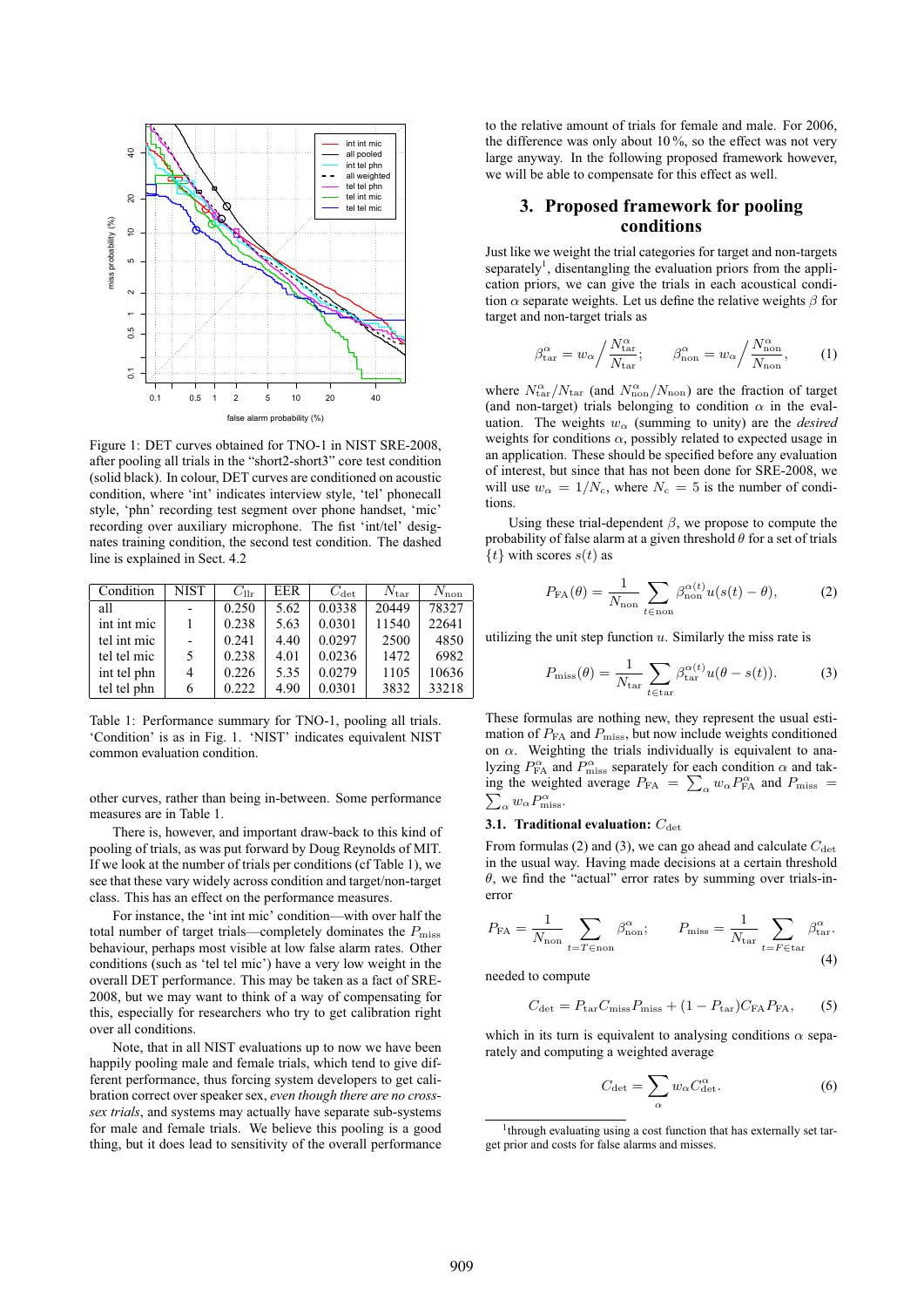# **3.2. DET curve, EER and**  $C_{\text{det}}^{\text{min}}$

For plotting DET curves, things get slightly more complicated than in the 'pooled trial' case. Normally, each trial in a sorted trial list increases either  $P_{FA}$  or  $P_{miss}$  by  $1/N_{non}$  or  $1/N_{\text{tar}}$ , respectively, but with the condition-weighted probabilities, the step size depends on the condition. A non-target trial in condition  $\alpha$  changes the false alarm rate by the amount

$$
\Delta P_{\text{FA}} = \frac{w_{\alpha}}{N_{\text{non}}^{\alpha}} = \frac{\beta_{\text{non}}^{\alpha}}{N_{\text{non}}},\tag{7}
$$

a target trials changes the miss rate by

$$
\Delta P_{\rm miss} \frac{w_{\alpha}}{N_{\rm tar}^{\alpha}} = \frac{\beta_{\rm tar}^{\alpha}}{N_{\rm tar}}.
$$
\n(8)

Given these adapted step sizes, we can use the usual cumulative approaches on the sorted scores to compute the DET curve efficiently, and to find post-hoc metrics such as EER and  $C_{\text{det}}^{\min}$ .

#### **3.3. Application-independent evaluation:**  $C_{\text{llr}}$

 $C_{\text{llr}}$  is an evaluation metric proposed by Niko Brümmer that attempts to evaluate the calibration of the scores over more than a single operating point. It can be seen as an integration over  $C_{\text{det}}$  for a range of cost parameters for  $C_{\text{det}}$ . The calculation of  $C_{\text{llr}}$  is very similar to  $C_{\text{det}}$ , except that the counting of hard decisions is replaced by a log-error measure of the soft decision score. For further introduction of  $C_{\text{llr}}$  see [5]. The conditioned version of  $C_{\text{llr}}$  is expressed as

$$
C_{\text{llr}} = \frac{1}{2\log 2} \left( \frac{1}{N_{\text{non}}} \sum_{t \in \text{non}} \beta_{\text{non}}^{\alpha} \log(1 + e^{s(t)}) + \frac{1}{N_{\text{tar}}} \sum_{t \in \text{tar}} \beta_{\text{tar}}^{\alpha} \log(1 + e^{-s(t)}) \right). \tag{9}
$$

This expressions can be appreciated as a 'log-penalty soft version' of  $C_{\text{det}}$  in Eqs. (4)–(5). Again, it can also be interpreted as a weighted average over conditions  $C_{\text{llr}} = \sum_{\alpha} w_{\alpha} C_{\text{llr}}^{\alpha}$ .

# **3.4.**  $C_{\text{llr}}^{\text{min}}$

For calculating  $C_{\text{llr}}^{\text{min}}$ , the minimum value of  $C_{\text{llr}}$  obtainable by only warping the score scale (i.e., preserving the order of scores), a procedure know as isotonic regression is required, which can be accomplished by, e.g., the Pool Adjacent Violators (PAV) algorithm. Since the warping of the score axis should be performed globally, we cannot perform isotonic regression separately over all conditions and then use a weighted version over the per-condition  $C_{\text{llr}}^{\text{min}}$ , as we have shown is possible for  $C_{\text{det}}$ and Cllr. Rather, we *have* a to weight each trial as introduced in (2), and use a weighted version of the isotonic regression algorithm.

#### **3.5. Practical implementation of weighted pooling of conditions**

By using a weight  $\beta$  for each trial, that is dependent on the condition  $\alpha$  and whether it is a target or non-target trial, existing infrastructure can be used to produce DET plots, calculate EER and  $C_{\text{det}}^{\min}$ . All that is needed is a minor adaptation to the code such that integer counts/steps of 1 are replaced by the trial's weight  $\beta_{\text{tar},\text{non}}^{\alpha}$ .

**TNO−1 interview interview, by speaker sex**



Figure 2: DET curves obtained for TNO-1 'interview interview' common condition, conditioning on speaker sex. Dashed black is the traditional pooled trial analysis (corresponding to NIST common condition 1 analysis), solid black is the proposed condition-weighted analysis.

| Analysis           | $U_{\rm llr}$ | EER $(\% )$ | $C_{\rm det}$ | $N_{\rm tar}$ | $N_{\rm non}$ |
|--------------------|---------------|-------------|---------------|---------------|---------------|
| female             | 0.277         | 6.72        | 0.0328        | 6639          | 13137         |
| pooled trials      | 0.238         | 5.63        | 0.0301        | 11540         | 22641         |
| condition weighted | 0.230         | 5.41        | 0.0296        | 11540         | 22641         |
| male               | 0.184         | 4.04        | 0.0264        | 4901          | 9504          |

Table 2: Performance figures for the data in Fig. 2a, presented in the same order as the DET curves. The row "pooled trials" corresponds to NIST common condition 1.

### **4. Application examples of weighted averaging of conditions**

#### **4.1. Speaker sex**

We will start by a simple example, showing the influence of the slight imbalance of speaker sex trials in traditional analysis. As data we use all interview trials of the TNO-1 submission. In Fig. 2 we have separated the DET curves conditioned on speaker sex, and show traditional (dashed) and conditionweighted analysis. Relevant performance figures are in Table 2.

Apart from the obvious difference in performance between male and female speaker trials, there is the slight effect of the number of female trials on the pooled results, raising error rates w.r.t. condition-weighted analysis. Admittedly, the effect is small.

#### **4.2. Acoustic condition**

We will now present the results when we combine all 5 acoustic conditions that occur in the "short2-short3" core condition trial list. The pooled data analysis has been shown earlier in Fig. 1 as the solid black line, and now using the weighted approach, we obtain the dashed black line plotted in the same graph. For comparison, we tabulated the performance metrics for the two approaches in Table 3.

The effect may not seem dramatic, but it changes the position of the DET curve quite a bit for the TNO system, moving